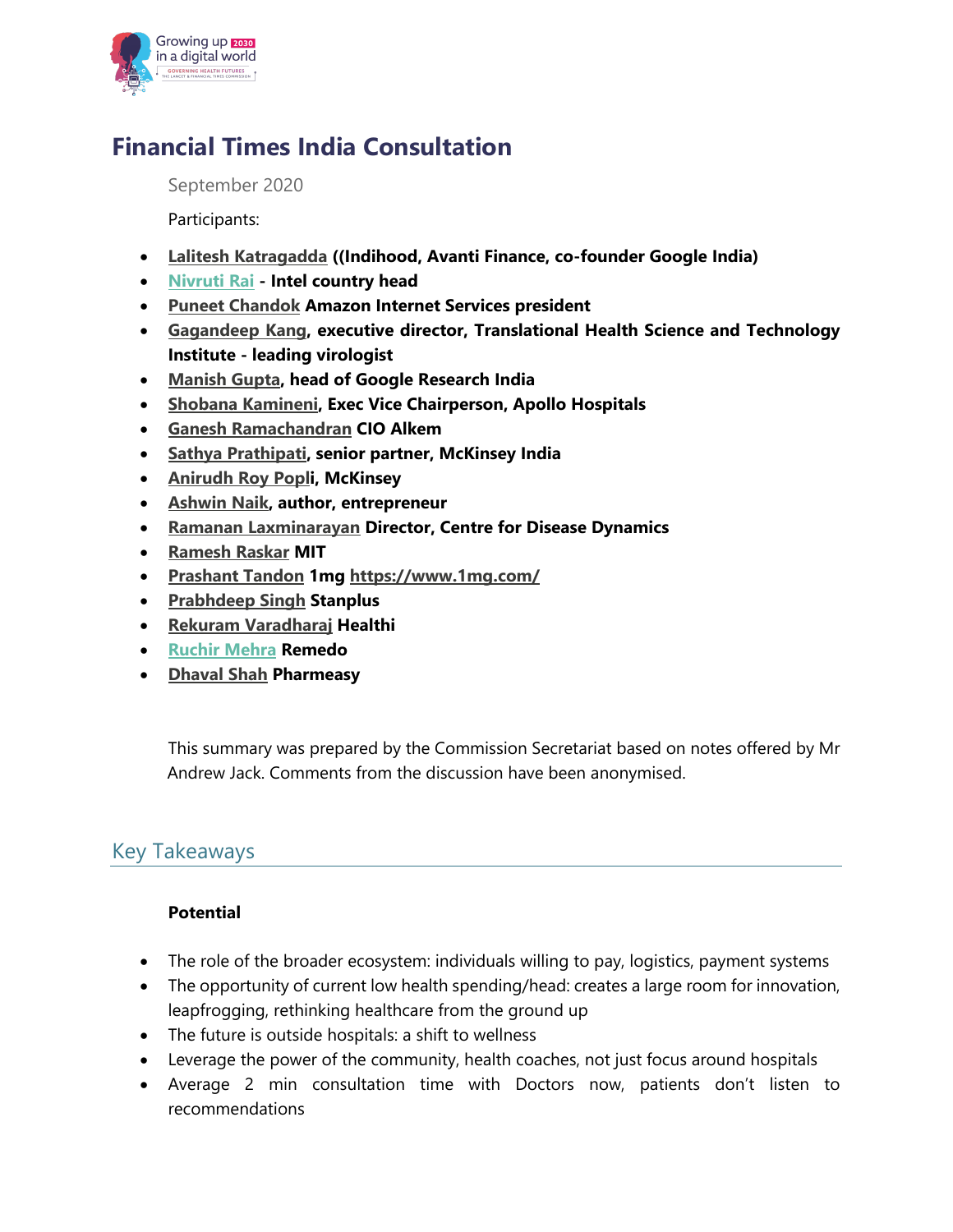

- Alternative payment models: via employers, insurers
- The acceleration of digital health triggered by Covid
- The potential of technology: the explosion of biomarkers, the sharply falling costs
- Scope for sensors/wearables etc to collect vital signs, observe, build risk models
- Gamification to change behaviours
- The cloud can help structure data: 1bn unstructured clinical documents created/year
- Audio transcriptions, video, images potential to collect, analyse
- "Health tech" is vibrant: over 1,000 companies are active in India, over \$1.5bn in funds raised
- In the absence of "good high tech", there are dangers/opportunity costs of sub standard/no-tech players

### **Challenges**:

- Poor quality broadband, below capacity required for data transfer, need 5G, infrastructure support
- Need to digitise the supply chain for drugs: two-thirds of pharmacy supplies are concentrated in 2,000 of India's 19,000 ZIP codes
- The need to shift from process to outcome certification (eg exit not entrance exam for qualifications)
- Trust: extremely delicate balance. "Most technology has not empowered but exploited people"
- How to measure what impact digital technology can bring beyond "business as usual"
- Data exploitation: still a serious concern. Orissa Singapore accessing data for \$1/patient
- Liability: Who do you blame if the AI model is incorrect?
- Human factors: identifying the person at risk much easier than changing behaviours
- Deep learning: has more accuracy than humans but makes mistakes more confidently
- Absence of a trained workforce
- Big growth in cybersecurity risks with Covid concern over payment gateways
- Technology must be intuitive to ease access in Tier 2, 3
- Inequity: 40m Indians are active on the internet but 1.3bn are only sparingly online
- Affordability
- Accountability

### **Recommendations**:

- Develop and operationalise Indian health stack(s): discoverable/unified patient ID across providers; patient retains access/control/primacy;
- Remove "data friction" between organisations, systematic view
- Ensure trust- "the oil that prevents friction"